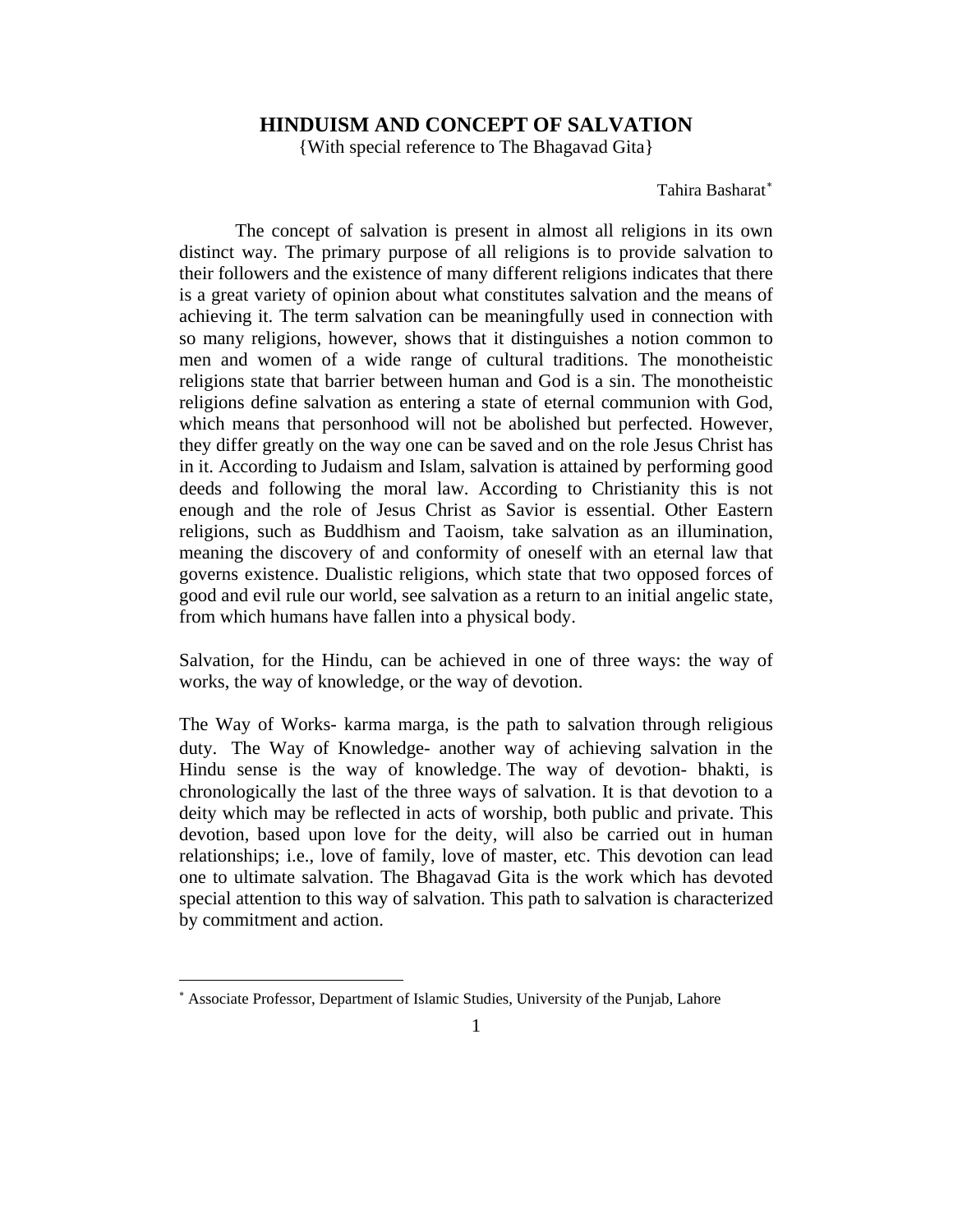In order to comprehend and explain the concept of salvation in the religion of Hinduism, it is imperative to know about it.

Hinduism is the oldest of all the living religions. It has neither any definite date of its origin nor has it any definite founder associated with it. It is called Santana dharma, a religion coming down to people through eternity. It is thus a unique religion in one very important sense. Nearly every religion of the world is associated with a definite personality claimed to be its first originator or founder and has a definite text which is regarded as its basic religious text. But Hinduism has none. It can more be regarded as spontaneous growth assisted at various stages of civilization from various sides rather than a creation or construction of somebody.

Various renowned commentators and authors have expressed their views about the religion of Hinduism in such words.

Sir Charles Eliot remarks in this connection, **"**Hinduism has not been made, but has grown. It is a jungle, not a building." (1) Similarly, K. M. Sen makes the following observations in his book Hinduism, "Hinduism is more like a tree that has grown gradually than like a building that has been erected by some great architect at some definite point in time. It contains within itself the influences of many cultures and the body of Hindu thought thus offers as much variety as the Indian nation itself." (2)

It can be extracted that this religion is not actually stemming from a single root rather it shares various roots situated around.

John. B. Noss describes the full details in his different books concerning the Hinduism. In one of his books he writes, "Hinduism has no one as its definite founder and no book as its one exclusive text but also that it has got no welldefined, rigid and dogmatic principles of faith or practice. Varying beliefs and practices can be found amongst those who call themselves Hindus.

A polytheist is as much a Hindu, as a monotheist or a monist or even an atheist. Hinduism is really a vast and apparently incoherent religious complex. It is rightly characterized as a vast jungle in which it is very difficult to mark out how many kinds of trees and plants flourish. In fact, to summaries the main principles, beliefs and practices of any religion is very difficult, but in case of Hinduism it seems impossible. The variety and complexity of Hindu beliefs and practices can be seen implied into the very basic philosophy (of religions) that Hinduism entertains and professes.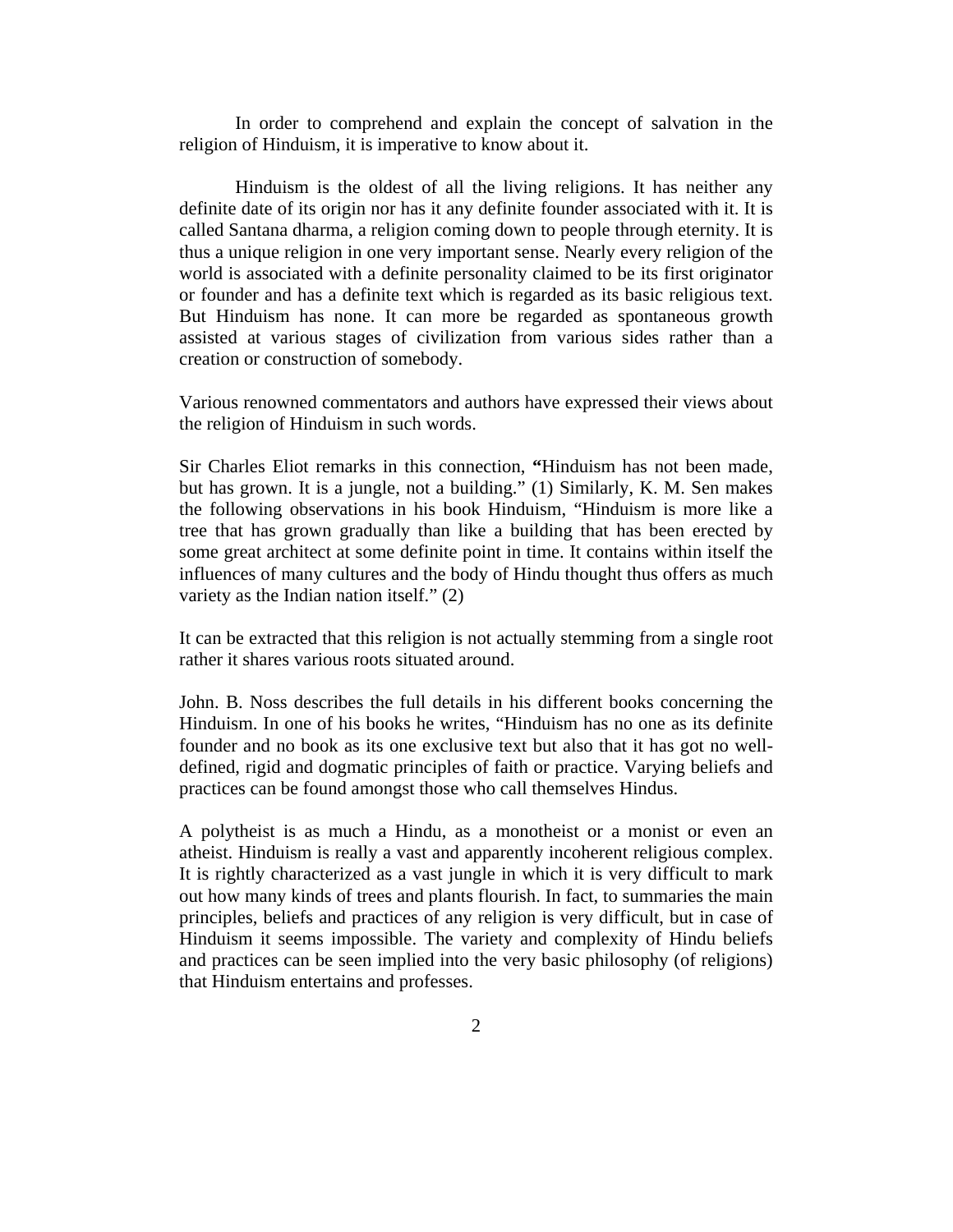There is only one basic reality underlying everything which is differently named in different religions. All the different religions are really like different paths leading to the same goal. So there is no question that it is not one religion, but rather a family of religions. Hinduism is fluid and changing. Hinduism is the whole complex of beliefs and institutions that have appeared from the time when their ancient (and most sacred) scriptures, the Vedas, were composed until now. Hindus have an extraordinarily wide selection of beliefs and practices to choose from: they can (to use Western terms) be pantheists, polytheists, monotheistic, agnostics or any rigid set of principles or practices. Everyone has got the right to follow his own path and to approach God in his own way. Hinduism never claims that a particular prophet is the prophet and a particular faith is the faith. Id ode sot believe in inflicting rigid rules of prayer, worship etc. As a matter of fact, the way of worship or prayer or any other such way is not the only way of realizing God or attaining salvation. The way of knowledge (Janana marga), the way of action (Karma marga) and the way of worship and prayer (Bhakti marga). Anyone according to temperament may adopt any of these ways and can attain the salvation. Thus Hinduism is in its very temperament against any rigid rules of religion. It is very liberal and broad hearted in its approach and outlook.**"(**3) Thomas Patrick Burke has same views, "Hinduism is not a unified and single entire, but the sum total of the traditional religious beliefs and practices of the Indian people, a colorful, diverse, and complex set of traditions inherited from a long history, and sometimes only loosely." (4)

The above statements of the author show that Hinduism is such a complex and oldest religion which has different beliefs and practices. It has not one founder, one scripture moreover it consists of many sects and different paths of salvation.

Joseph Gaer also describes the complexities of Hinduism in the same way, "Just as the attributes of Hindu Triad multiplied until there were millions of them and the cast divided and subdivided from the original four to a very large number. It is an extremely old religion and has given rise to many sects." (5)

To summarize the thought of any religion is difficult, but in the case of Hinduism it is impossible. It is the essence of Hinduism that there are many different ways of looking at a single object, none of which will give the whole view, but each of which is entirely valid in its own right. As John Bowker observes about Hinduism, "A statue may be viewed from many angles. Each aspect helps to convey what the statue is like, but no single aspect is able to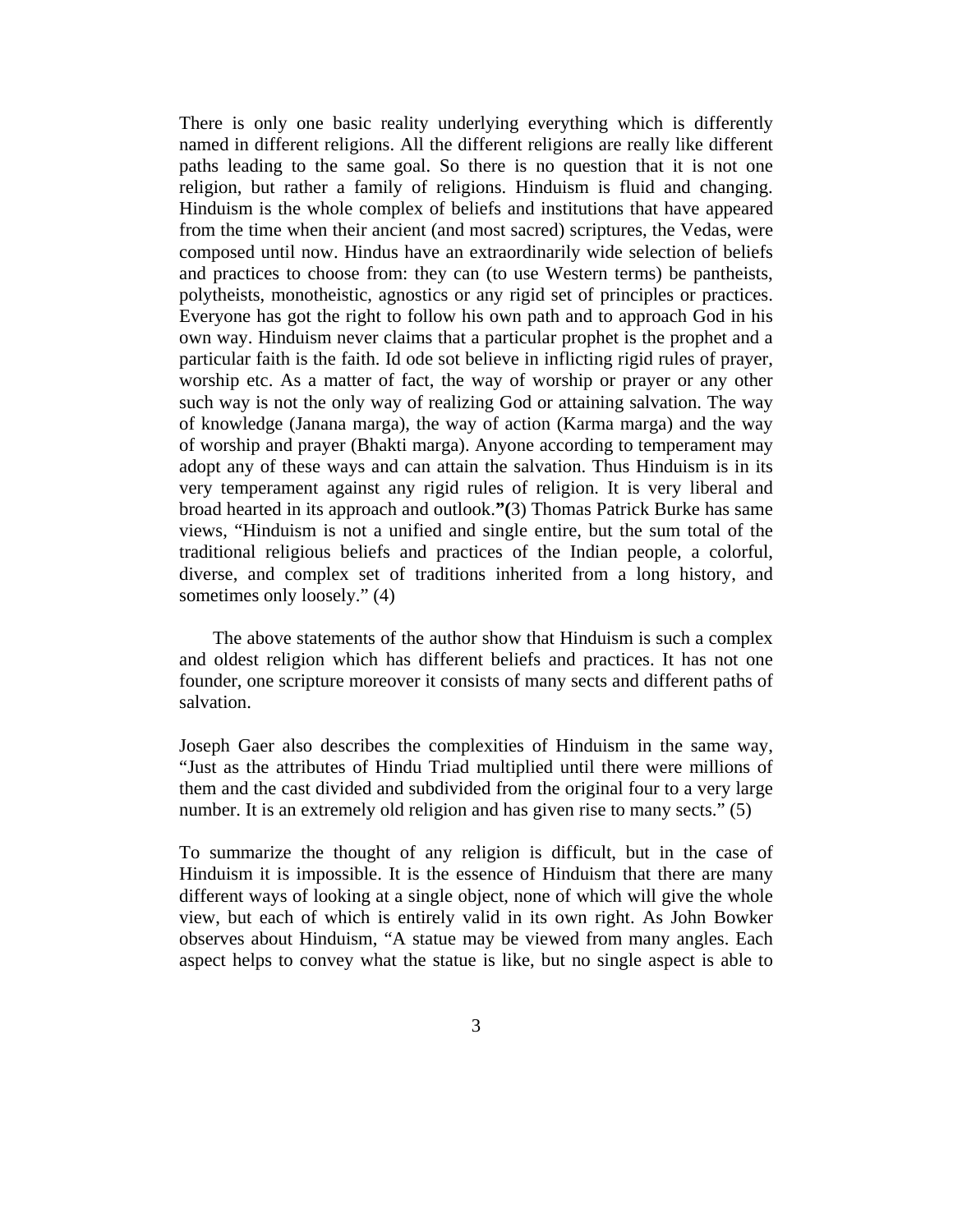comprehend the statue as a whole, still less does the act of viewing it from one particular angle or another constitute "the statue itself"(6) What is salvation in Hinduism?

In Hinduism, salvation is the Atmans' (individual's soul), liberation from Samsara, the cycle of death and rebirth and attainment of the highest spiritual state. It is the ultimate goal of Hinduism, where even [hell](http://en.wikipedia.org/wiki/Hell) and [heaven](http://en.wikipedia.org/wiki/Heaven) are temporary. This is called [moksha](http://en.wikipedia.org/wiki/Moksha) [\(Sanskrit:](http://en.wikipedia.org/wiki/Sanskrit) "liberation") or mukti [\(Sanskrit:](http://en.wikipedia.org/wiki/Sanskrit) "release"). Moksha is a final release from one's worldly conception of self."(7)

Salvation can be termed as one of the most essential part of a belief system and religious rituals of a Hindu.

Monier-Williams describes the characteristics of Brahman as, ["Brahman](http://en.wikipedia.org/wiki/Brahman) is the universal substrate and divine ground of all being. [Moksha](http://en.wikipedia.org/wiki/Moksha) is achieved when the individual Atman unites with the ground of all being - the source of all phenomenal existence — [Brahman](http://en.wikipedia.org/wiki/Brahman) through practice of Yoga. Hinduism recognizes several paths to achieve this goal, none of which is exclusive. The paths are the way of selfless work ([Karma Yoga\)](http://en.wikipedia.org/wiki/Karma_Yoga), of self-dissolving love [\(Bhakti Yoga](http://en.wikipedia.org/wiki/Bhakti_Yoga)), of absolute discernment & knowledge ([Jnana Yoga](http://en.wikipedia.org/wiki/Jnana_Yoga))" (8)

The Upanishads have also taken up the task of emphasizing the importance of Brahman and its significance in the central theology of Hinduism. The Upanishads, the most important of the commentaries, were put in writing around 500 B.C.E. It is reaffirmed in the Upanishads that Hinduism is centered upon the belief that all things in the universe are connected and are a part of the single existing thing, called Brahman. Unlike in the western religions, this central being is not a personal god in which humans pray to and have a relationship with. Instead, humans are an expression of Brahman as are all other creatures and objects in the universe. The Atman obtains a human body at birth and uses it through its lifetime to serve a purpose within the Dharma and to try to free itself from Samsara. Concept of Brahman is illustrated in this famous passage from the Upanishad:

"Place this salt in water and come to me tomorrow morning." Svetaketu did as he was commanded, and in the morning his father said to him: "Bring me the salt you put into the water last night."

Svetaketu looked into the water, but could not find it, for it had dissolved. His father then said: "Taste the water from this side. How is it?" "It is salt' "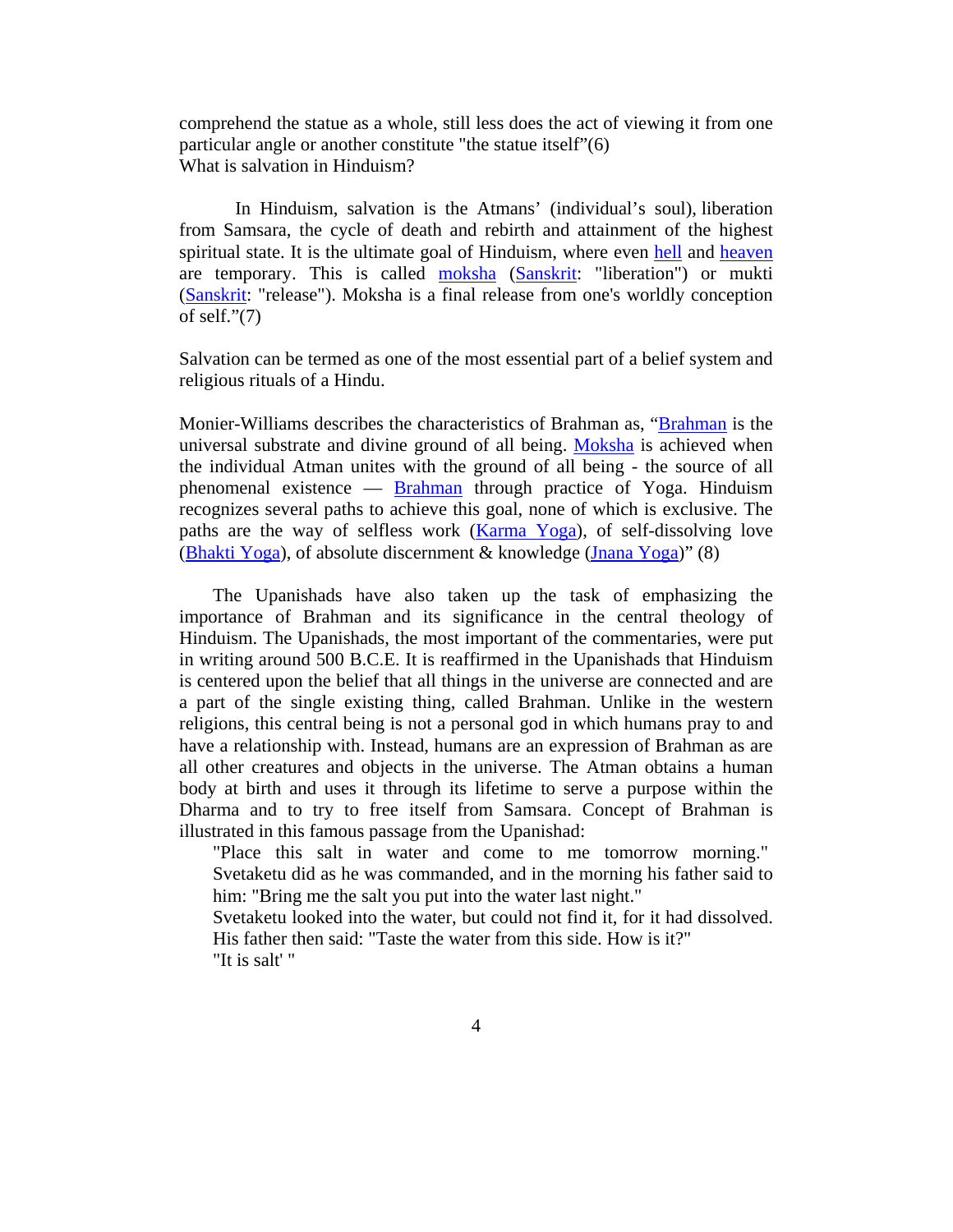"Taste it from the middle. How is it?" "It is salt." "Taste it from that side. How is it?" "It is salt." "Look for the salt again, and come again to me." The son did so, saying: "I cannot see the salt. I only see water." His father then said: "In the same way, O my son! you cannot see the spirit. But in truth it is there. An invisible and subtle essence is the Spirit of the whole universe. That is Reality. That is Truth." (9) [Taittiriya](http://en.wikipedia.org/wiki/Taittiriya_Upanishad)  [Upanishad](http://en.wikipedia.org/wiki/Taittiriya_Upanishad) states, "He who knows the Bliss of Brahman (divine consciousness) does not distress himself with the thought "why did I not do what is good? Why did I do what is evil?" Whoever knows this (bliss) regards both of these as Atman (self, soul), indeed he cherishes both as Atman. Such, indeed, is the Upanishad, the secret knowledge of Brahman." (10)

The key phrase of the Upanishads, believe that in the end, the ultimate, formless, inconceivable Brahman is the same as our soul, Atman. We only have to realize this through discrimination.

After analyzing the references above, the notion of salvation could be easily summarized that Salvation in Hinduism is called Moksha and Moksha is attained when an enlightened human being is freed from the endless cycle of death and reincarnation and comes into a state of completeness; completeness of being one with [Brahman.](http://en.wikipedia.org/wiki/Brahman)

This is also illustrated by the Bhagavad-Gita, a Hindu text, when Arjuna asks Lord Krishna to show him his true form and Krishna responds:

"Arjuna, see all the universe, animate and inanimate, and whatever else you wish to see; all stands here as one in my body. Lord Krishna said: O Arjuna, listen once again to my supreme word that I shall speak to you, who is very dear to Me, for your welfare. Neither the celestial controllers, nor the great sages know My origin, because I am the origin of celestial controllers and great sages also. One who knows Me as the unborn, the beginning less, and the Supreme Lord of the universe, is considered wise among the mortals, and becomes liberated from the bondage of Karma."(11)

Lord Krishna goes on to explain his supreme being in the chapter 10, "Lord Krishna said: O Arjuna, now I shall explain to you my prominent divine manifestations, because My manifestations are endless. O Arjuna, I am the Supreme Spirit (or Super soul) abiding in the inner psyche of all beings. I am also the creator, maintainer, and destroyer — or the beginning, the middle, and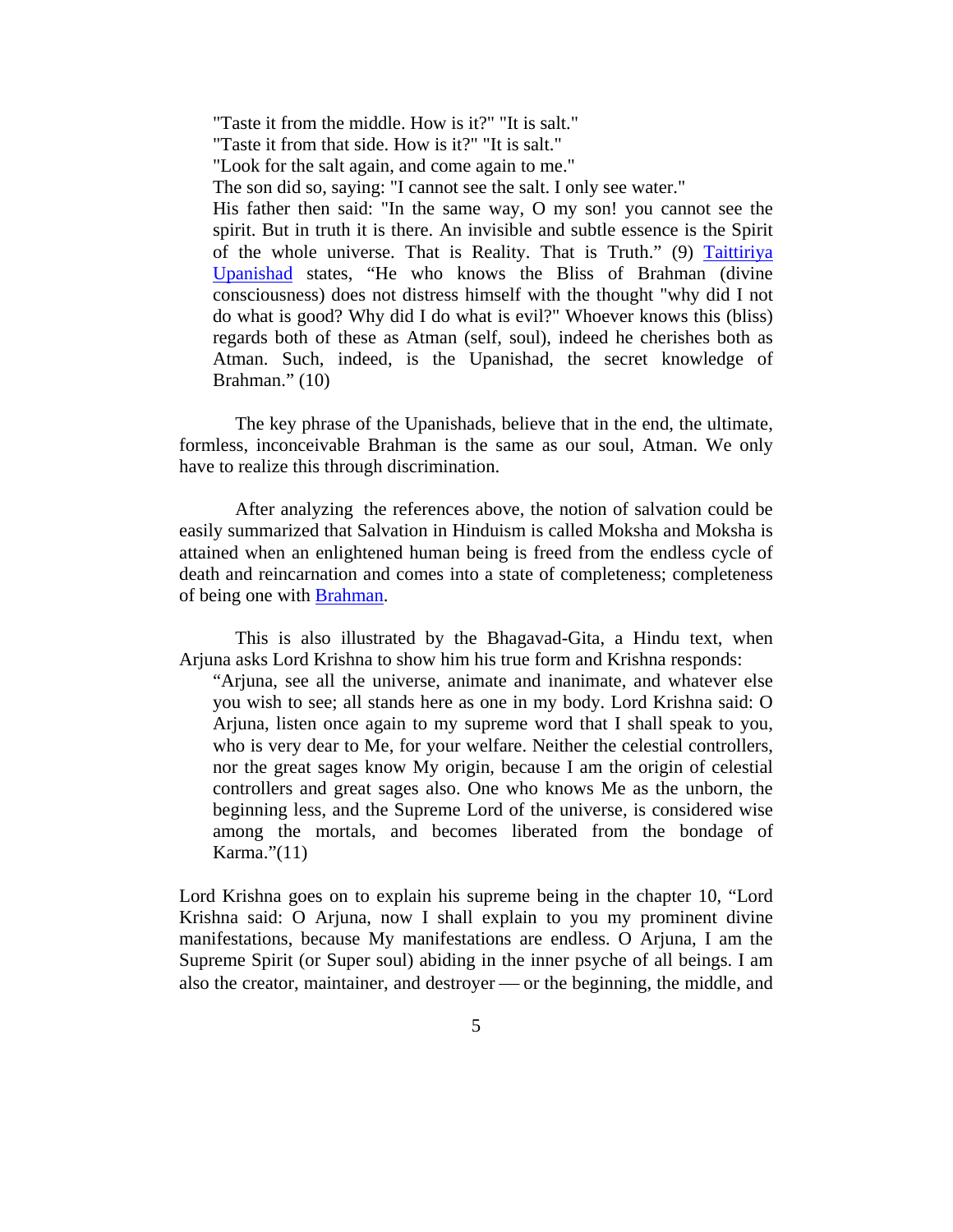the end  $\sim$  of all beings. I am the sustainer, I am the radiant sun among the luminaries, I am the controller of wind, I am the moon among the stars. I am the Vedas, I am the celestial rulers, I am the mind among the senses, I am the consciousness in living beings. I am Lord Shiva, I am the god of wealth, I am the fire god, and the mountains. I am the priest, and the army general of the celestial controllers, O Arjuna. I am the ocean among the bodies of water. I am the monosyllable cosmic sound, OM, among the words; I am the chanting of mantra among the spiritual disciplines; and I am the Himalaya among the mountains." (12) When Arjuna witnesses Krishna's true form as Brahman, he says, "My illusion is dispelled by the profound words of wisdom You spoke out of compassion towards me about the supreme secret of Spirit. I see your boundless form everywhere, the countless arms, bellies, mouths, and eyes; Lord of All, I see no end, or middle or beginning to your totality. O Krishna, I have heard from you in detail about the origin and dissolution of beings, and your immutable glory."(13)

When Arjuna sees Lord Krishna he sees the entire universe because everything in the universe is part of Brahman therefore Lord Krishna is everything. During one's lifetime it is believed that they are just one piece of Brahman called the Atman which is immortal and experiences many lifetimes.

Lord Krishna describes the Atman in The Bhagavad-Gita, "O Arjuna, how can a person who knows that the Spirit is indestructible, eternal, unborn, and immutable, kill anyone or causes anyone to be killed?" (14)

Min, Anselm Kyongsuk explains the characteristics of Brahman in these words, "Brahman is defined as an eternal, genderless, infinite Being, who is the Absolute reality. The role of Brahman is important in understanding Moksha because the paths leading to the liberation of Samsara occur when the Atman realizes it's a source of this Super Soul called Brahman. In Hinduism, this realization and Moksha can be done through various paths (Yogas). And different Hindu philosophical schools put emphasis on different paths. One path in particular is that of Bhakti Yoga, or complete loving devotion to God".(15)

This form of Yoga can be found in the message of Krishna in the The Bhagavad Gita, where he tells to Arjuna,

 "Keep me in your mind and devotion, sacrifice to me, bow to me, discipline yourself toward me and you will reach me!" (16)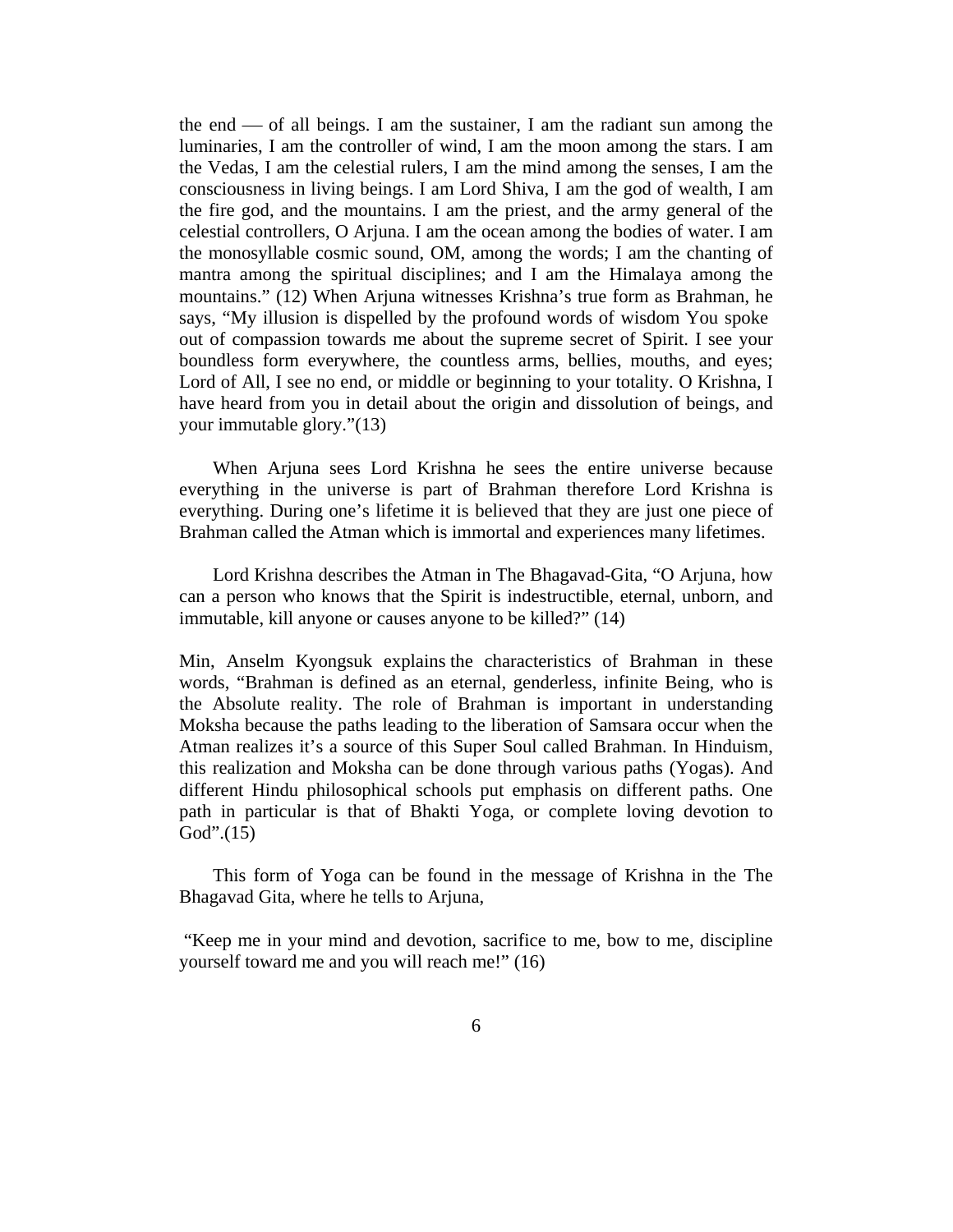As it is evident from above discussion, to achieve salvation or Moksha, is the realization of the existence of the super being Brahman. One path in particular, to attain that realization, is that of Bhakti Yoga, or complete loving devotion to God.

We find this form of Yoga in the message of Krishna in the The Bhagavad Gita, where he tells Arjuna: "Always think of Me, be devoted to Me, worship Me, and bow down to Me. Thus uniting yourself with Me by setting Me as the supreme goal and the sole refuge, you shall certainly come to Me." (17)

This is illustrated by the Bhagavad-Gita that when Arjuna asks Lord Krishna to show him his true form and Krishna responds, "Arjuna, see all the universe, animate and inanimate, and whatever else you wish to see; all stands here as one in my body". When Arjuna witnesses Krishna's true form as Brahman he says, "All the celestial beings amazingly gaze at You. Seeing your infinite form with many mouths, eyes, arms, thighs, feet, stomachs, and many fearful tusks; the worlds are trembling with fear and so do I, O mighty Lord." (18)

When Arjuna sees Lord Krishna he sees the entire universe because everything in the universe is part of Brahman therefore Lord Krishna is everything. During one's lifetime it is believed that they are just one piece of Brahman called the Atman which is immortal and experiences many lifetimes. Lord Krishna describes the Atman in The Bhagavad-Gita, "The invisible Spirit is eternal, and the visible physical body, is transitory. The reality of these two is indeed certainly seen by the seers of truth." (19)

 Now we come to three paths of Salvation. The three paths he teaches are selfless action (Karma Yoga), self-transcending knowledge (Jannaa Yoga), and devotion (Bhakti Yoga). The first path is that of action (Karma Yoga). Krishna advises Arjanna about the first path as:

"Do your duty to the best of your ability, O Arjuna, with your mind attached to the Lord, abandoning worry and selfish attachment to the results, and remaining calm in both success and failure. The selfless service is a yogic practice that brings peace and equanimity of mind. You have control over doing your respective duty only, but no control or claim over the results. The fruits of work should not be your motive, and you should never be inactive. *A man of inner strength whose senses experience objects without attraction and hatred, in self control* You have control over doing your respective duty only, but no control or claim over the results. The fruits of work should not be your motive, and you should never be inactive." (20)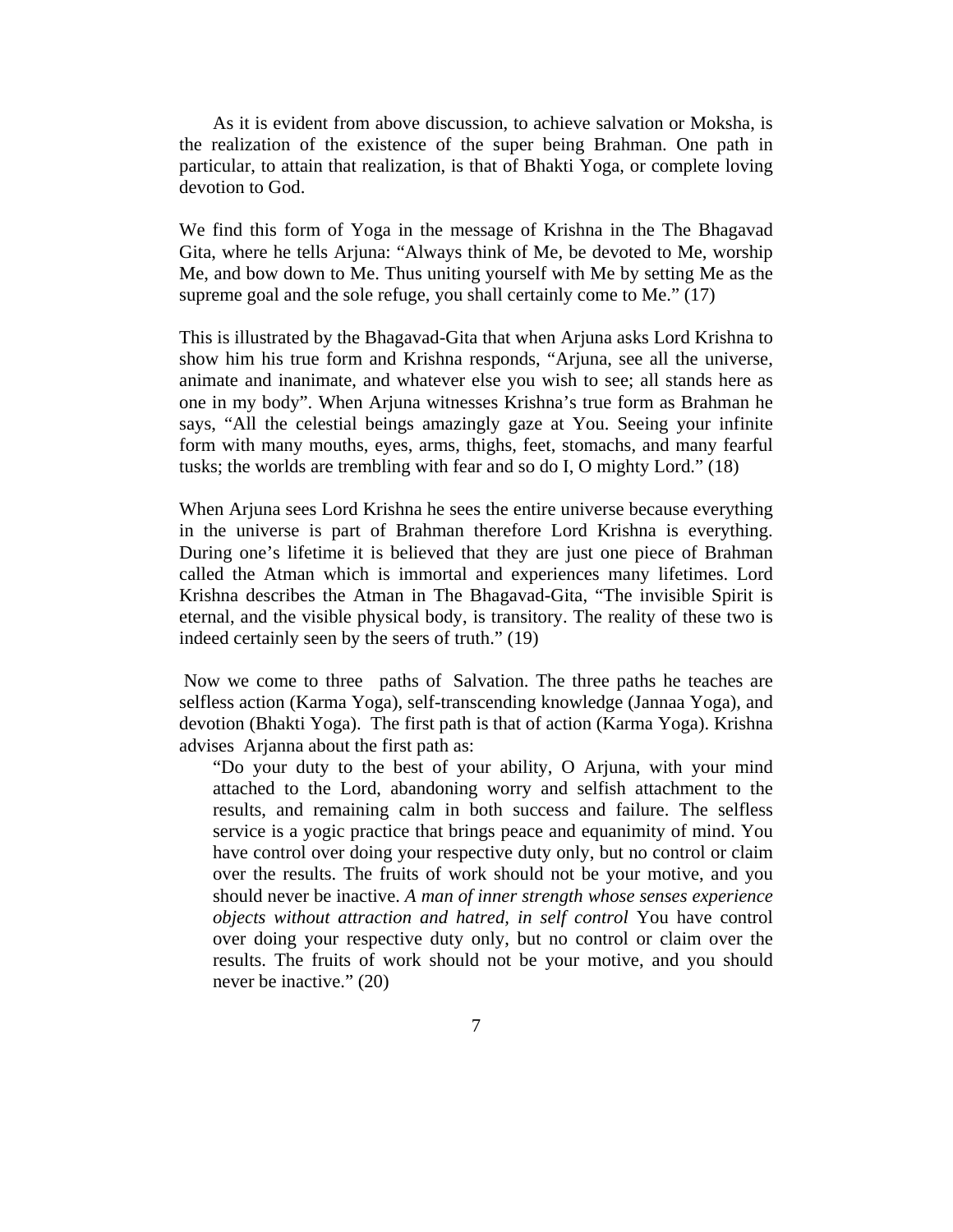If we study above quotations we come to know that Krishna gives importance to selfless service and if a work is done by selfishness it comes in inferiority as compared to selfless service. He further tells that if one struggles for something it never goes waste, struggle always brings positive effects and there is no question of adversity. He further goes on; a little selfless practice keeps the person away from the fear of repeated birth and death.

A selfless person has great determination of God-realization where he works to enjoy the best fruits of struggle which are endless.

Krishna further advices that a person who puts aside the fruits of his works voluntarily, lives a happy life in the city of Nine Gates, neither performing nor directing action.

Karma-yogi is always free from the bounds of rebirth because he keeps the selfishness aside which results in pleasing divine state of salvation or Nirvana. He says that when your wisdom completely breaks the veil of perplexity then a person becomes careless about what he has heard from here and there or from the scriptures.

Arjana asks about the enlightened person in this way:

"Arjuna said: O Krishna, what are the marks of an enlightened person whose intellect is steady? What does a person of steady intellect think and talk about? How does such a person behave with others, and live in this world?" (21) Krishna answers his questions as "When one is completely free from all desires of the mind and is satisfied with the Supreme Being by the joy of Supreme Being, then one is called an enlightened person, O Arjuna. A person whose mind is unperturbed by sorrow, who does not crave pleasures, and who is completely free from attachment, fear, and anger, is called an enlightened sage of steady intellect."(22)

After discussing the firs path of Salvation, we see what does Krishna tells about the second Path which is the path of Knowledge (Janna yoga)

He tells him that when a person destroys his ignorance by the path of knowledge, it illumines ultimate reality. Then he explains the ultimate reality according to which Brahman is everywhere even in inside of a person. Krishna further says about the path of knowledge that it leads someone to have salvation by realizing Brahman.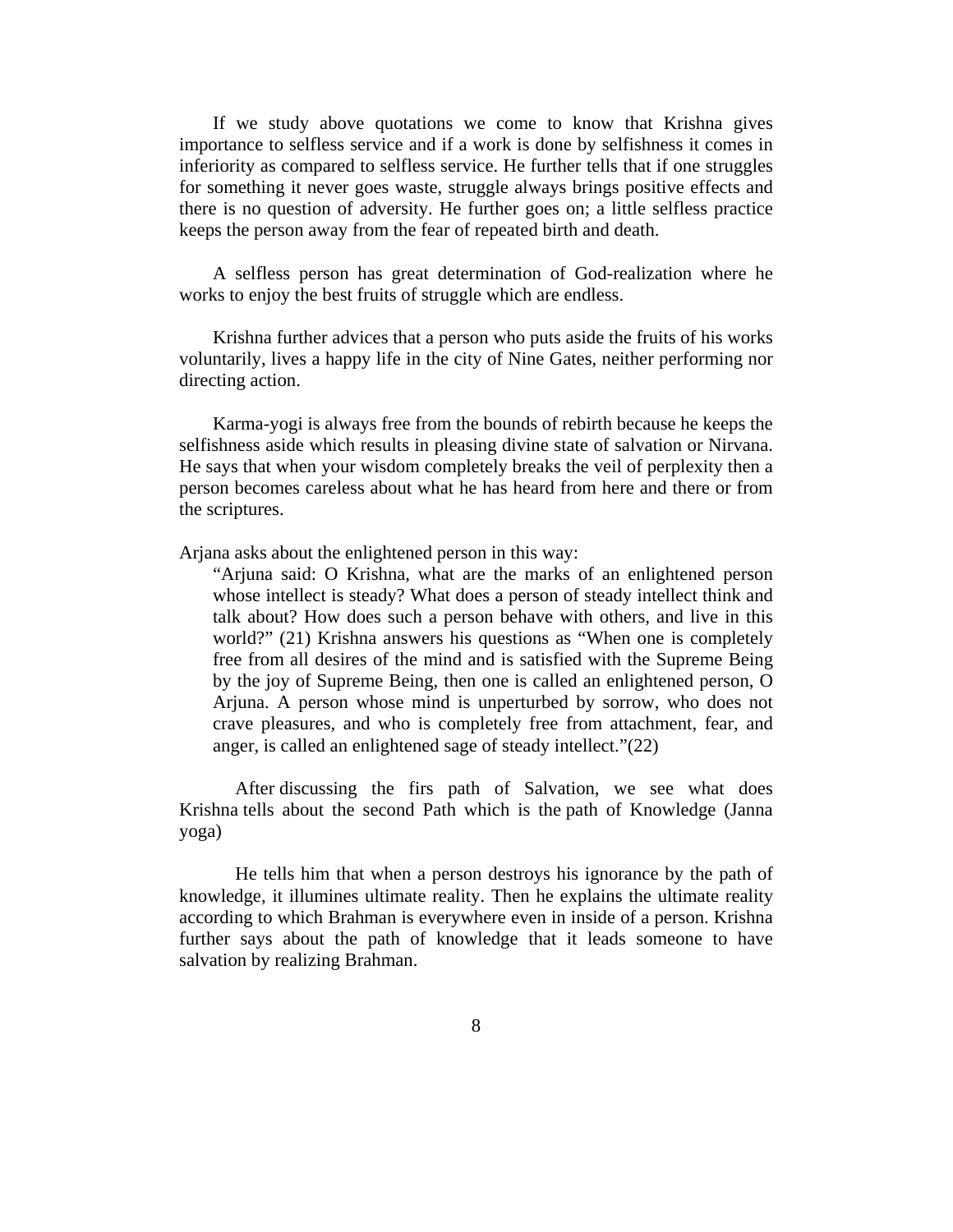- Here Krishna further teaches about Janna yoga that is path of knowledge as:
	- "This knowledge comes in the form of being able to discern what is truth, what is eternal, and what is not. This leads a person to realize the one True Self (Brahman) is everywhere, and realizing this is true knowledge. Work does not bind a person who has renounced work  $-$  by renouncing the fruits of work — through Karma-yoga, and whose confusion with regard to body and Spirit is completely destroyed by the application of Selfknowledge, O Arjuna." (23)

In the light of above quotation, knowledge of the transcendent and Krishna, a person can find refugee in the supreme lord with true devotion and attains complete peace and eternal destination.

Krishna further goes on:

"The Lord does not take the responsibility for the good or evil deeds of anybody. The veil of ignorance covers the Self-knowledge; thereby people become deluded and do evil deeds." (24)

After having the discussion about the path of knowledge we lead to third path of salvation which is known as Bhagti yoga. It shows complete loving devotion to Krishna. He explains that salvation and moksha both are attained having complete devotion to him.

Karishna emphasis on the importance of this path and advises:

"My devotee attains peace by knowing the Supreme Being as the enjoyer of sacrifices and austerities, as the great Lord of the entire universe, and as the friend of all beings." (25) "Always think of Me, be devoted to Me, worship Me, and bow down to Me. Thus uniting yourself with Me by setting Me as the supreme goal and the sole refuge, you shall certainly come to Me."  $(26)$ 

He further goes on: "Set aside all meritorious deeds and religious rituals, and just surrender completely to My will with firm faith and loving devotion. I shall liberate you from all sins, the bonds of Karma. Do not grieve." (27) After listening to all advices, Arjuna Said: "By Your grace my delusion is destroyed, I have gained Self-knowledge, my confusion with regard to body and Spirit is dispelled and I shall obey your command." (28)

Salvation, and oneness with Krishna, can be attained merely by Transcendental knowledge and devoting yourself completely to Him. It is apparent from the saying of Krishna given below: "Transcendental knowledge destroys the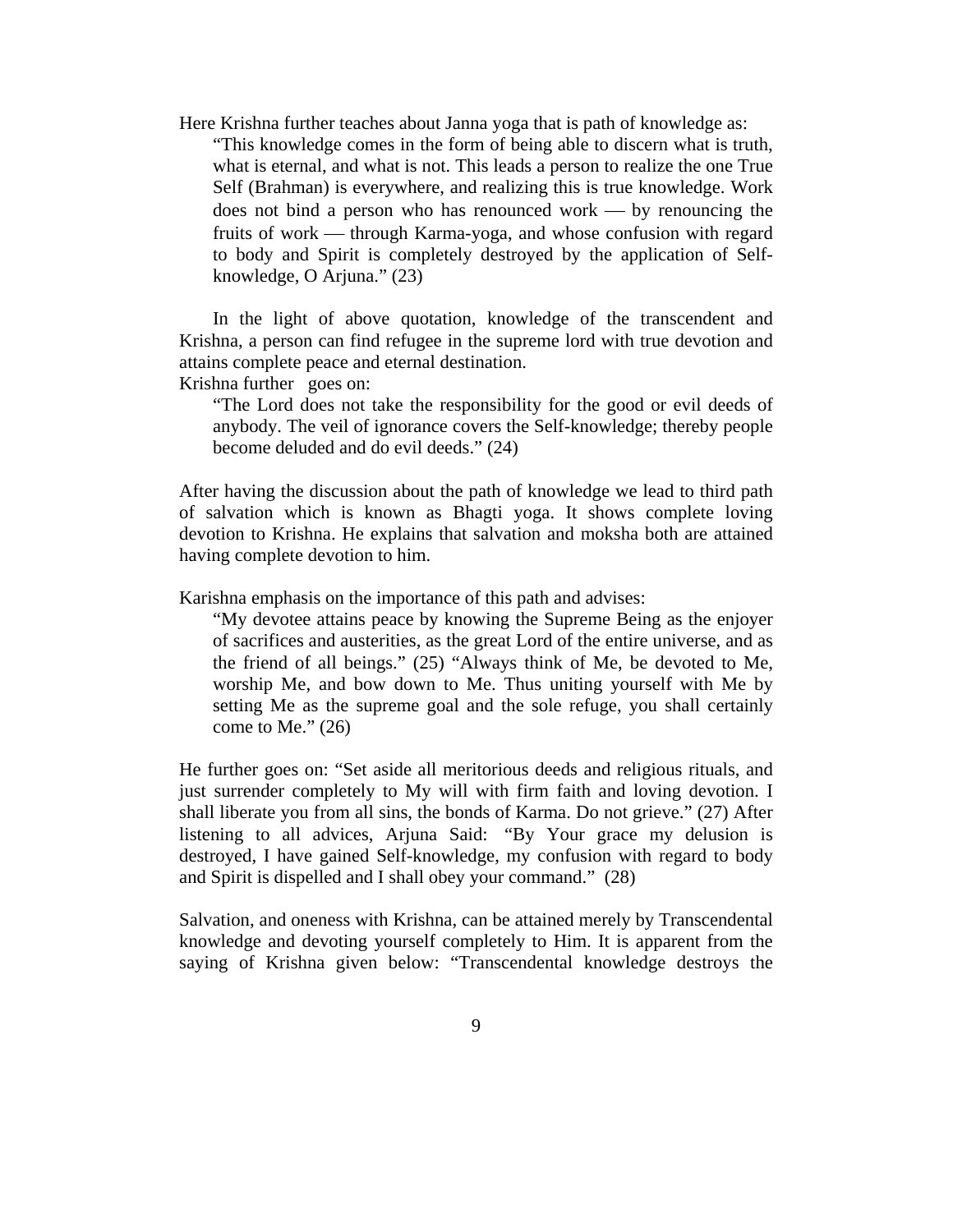ignorance of the Spirit and reveals the Supreme Being just as the sun reveals the beauty of objects of the world." (29)

## **CONCLUSION**

Hinduism is a complex religion with long and interesting history. It has developed so much from the time of the Indus and Aryan people to the present day. It has become an integral part of a complex culture in India and other countries. In Hinduism, the central idea of Brahman, Dharma, Karma and Moksha in some form was carried over to other major religions such as Buddhism and Jainism and as life philosophies for many others. Discussion shows that it is one of the most influential religions in the world and its one of the basic philosophy of salvation could be knowledge gaining for an avid reader. It centres upon the belief that all things in the universe are connected and are part of the one simple existing thing called Brahman. In this religion the ultimate objective of Salvation is flight from the eternal round of birth, death and rebirth and dissolving of all personality into the incredible gulf of Brahman. Discussion concludes that majority of Hindus believe that they have many incarnations before they can stumble on final salvation, although some sects consider that a cardinal divinity will carry them along the way more speedily. The three paths of salvation which have been discussed in the article are very important in this religion to get the real goal of the life of every person. The most difficult part in the life of a human being is to be on the right path to attain Moksha because one has to control over five senses.

Since God is what is the most real, the Hindu tends to see all the varied manifestations of the world as essentially one, as merely different aspects of the same fundamental reality. What we call Hinduism today is not a unified and a single entity, but the sum total of religious beliefs and practices of Indian people, a colorful, diverse, and a complex set of traditions inherited from a long history, and sometimes only loosely related to one another. Each period of Indian history has left its mark and is embodied in its own distinctive writings. This diversity allows individuals good deal of liberty in choosing a form of religious life suitable to their needs.

If there is one theme that runs through these different traditions, summing up perhaps what is most typical of Hinduism as whole, is a feeling of the inherent presence of the divine in every being. And the concept of salvation is a common point between Hinduism and other religions although there is a difference of theme and ideology but nonetheless it provides a common ground.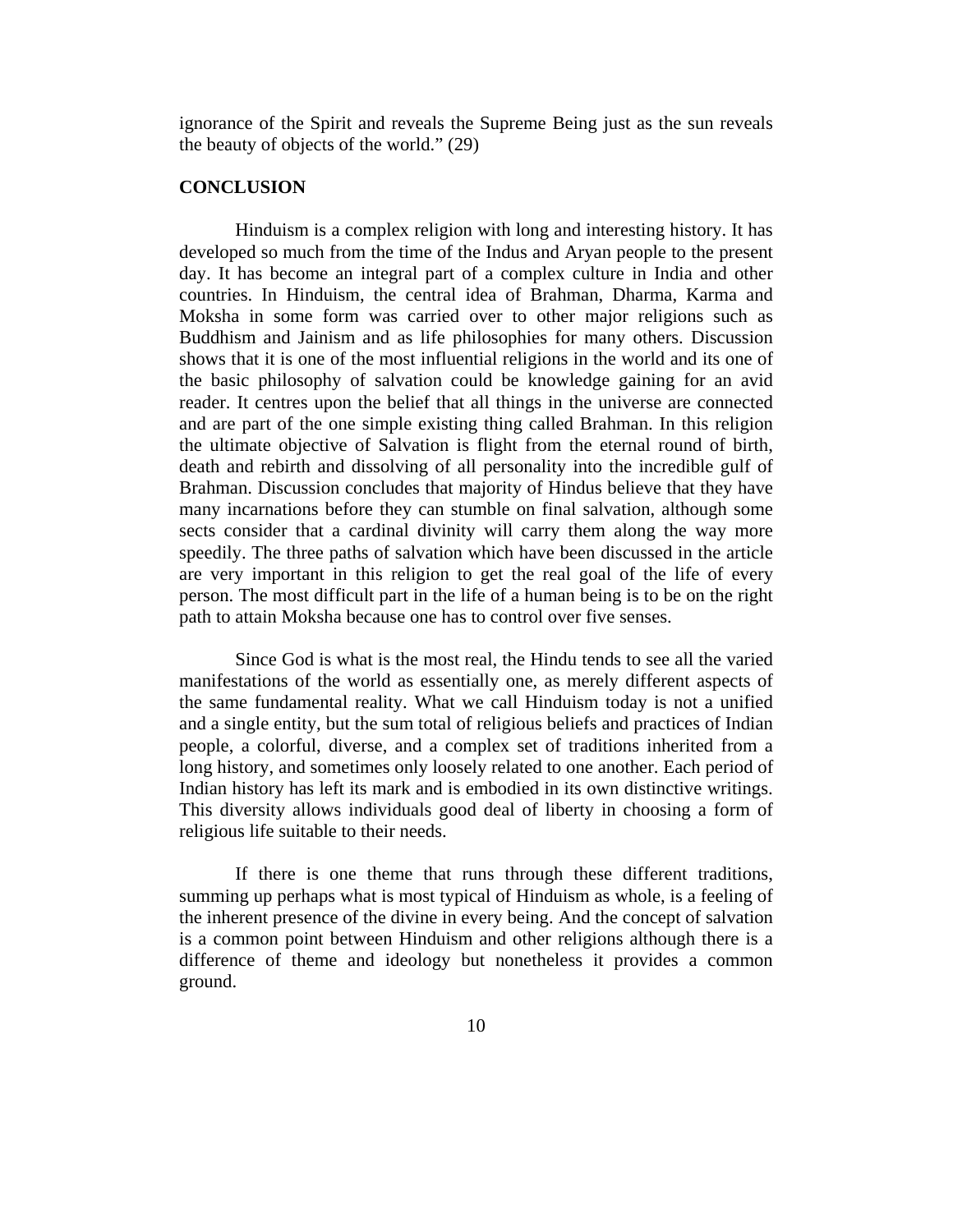## **REFERENCES**

- 1. Eliot, Charles, *Hinduism and Buddhism*. 2008 Tokyo. Vol I P48
- 2. Sen, K. M. *Hindusim*, Penguin Books. 2005. P-14-15
- 3. Noss, John B. *Man's Religion,* New York. 1969 PP 88-90
- 4. Burke, Thomas Patric, *The Major Religions: An Introduction with Texts.*  Maldon, MA 1996. P-16
- 5. Gaer, Joseph *The complexities of Hinduism: What the great religions believe*. Dodd, Mead and Co. New York, 1963. P-36.
- 6. Bowker, John The *Problems of Suffering in the religions of the world*. Cambridge University Press. London. 1970. P-193
- 7. http://www.comparativereligion.com/salvation.html#15
- 8. Salvation." *Macmillan Dictionary of the Bible.* London: Collins, 2002
- 9. Chandogya Upanishads Chapter 16
- 10. *[Taittiriya Upanishad](http://en.wikipedia.org/wiki/Taittiriya_Upanishad)*, chapter 9
- 11. Arnold, Edwin. *English translation of The Bhagavad Gita*; Chapter 10. Verse -1-3
- 12. Miller, Barbara Stoller *English Translation of The Bhagavad Gita*  Chapter11 Verse 21-2
- 13. Miller, Barbara Stoller *English Transaltion of The Bhagavad Gita Chapter 9 Verse 34*
- 14. Miller, Barbara Stoller *English Transaltion of The Bhagavad Gita*  Chapter 11 Verse
- 15. Min, Anselm Kyongsuk. *Dialectic of Salvation: Issues in Theology of Liberation.* Albany, N.Y.: State University of New York Press, 198921- 22
- 16. Arnold, Edwin. *English translation of The Bhagavad Gita* Chapter 2 Verse 16
- 17. Miller, Barbara Stoller *English Transaltion of The Bhagavad Gita*  Chapter 2 Verse 18-20
- 18. Miller, Barbara Stoller *English Transaltion of The Bhagavad Gita Chapter 9 Verse 34*
- 19. Arnold, Edwin. *English translation of The Bhagavad Gita* Chapter 2 Verse 47-48
- 20. Arnold, Edwin. *English translation of The Bhagavad Gita* Chapter 2 Verse 41-45.
- 21. Arnold, Edwin. *English translation of The Bhagavad Gita* Chapter 2 Verse 50
- 22. Arnold, Edwin. *English translation of The Bhagavad Gita* Chapter 2 Verse 55-56